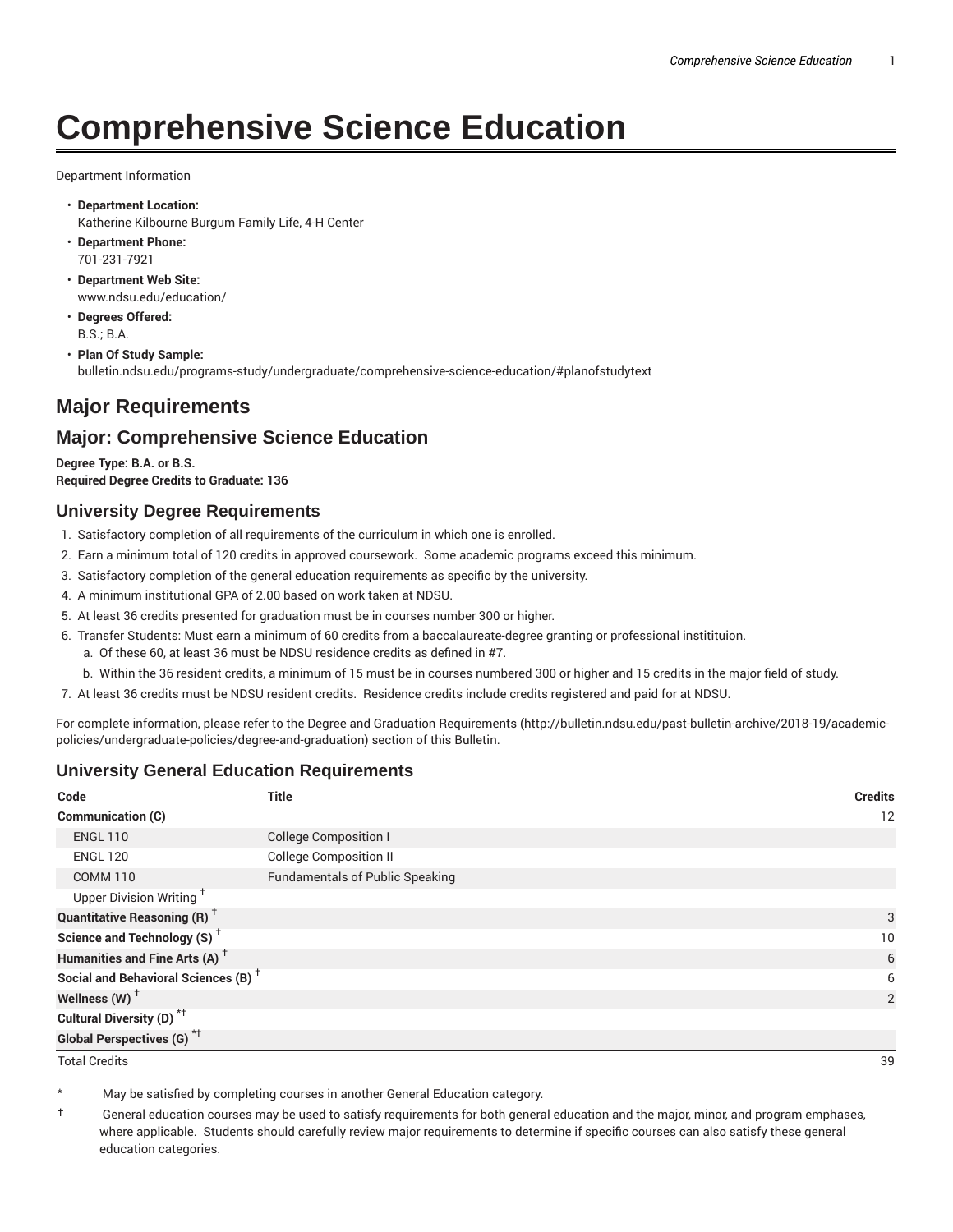• A list of university approved general education courses and administrative policies are available here (http://bulletin.ndsu.edu/past-bulletinarchive/2018-19/academic-policies/undergraduate-policies/general-education/#genedcoursestext).

#### **Major Requirements**

| Code                                                | Title                                                                | <b>Credits</b>           |  |
|-----------------------------------------------------|----------------------------------------------------------------------|--------------------------|--|
| <b>Comprehensive Science Education Requirements</b> |                                                                      |                          |  |
| <b>ENGL 324</b>                                     | Writing in the Sciences (May satisfy general education category C)   | 3                        |  |
| <b>STAT 330</b>                                     | Introductory Statistics (May satisfy general education category R)   | 3                        |  |
| <b>Teaching Specialty Requirements</b>              |                                                                      |                          |  |
| <b>BIOC 260</b>                                     | <b>Elements of Biochemistry</b>                                      | 4                        |  |
| <b>BIOL 124</b>                                     | <b>Environmental Science</b>                                         | 4                        |  |
| & 124L                                              | and Environmental Science Laboratory                                 |                          |  |
| <b>BIOL 150</b>                                     | General Biology I                                                    | 4                        |  |
| & 150L                                              | and General Biology I Laboratory                                     |                          |  |
| <b>BIOL 151</b><br>& 151L                           | <b>General Biology II</b><br>and General Biology II Laboratory       | 4                        |  |
| <b>BIOL 491</b>                                     | Seminar                                                              | 2                        |  |
| <b>BOT 372</b>                                      | Structure and Diversity of Plants and Fungi                          | $\overline{\mathcal{A}}$ |  |
| <b>CHEM 121</b>                                     | General Chemistry I                                                  | 4                        |  |
| & 121L                                              | and General Chemistry I Laboratory                                   |                          |  |
| <b>CHEM 122</b>                                     | <b>General Chemistry II</b>                                          | 4                        |  |
| & 122L                                              | and General Chemistry II Laboratory                                  |                          |  |
| <b>CHEM 341</b>                                     | Organic Chemistry I                                                  | 4                        |  |
| & 341L                                              | and Organic Chemistry I Laboratory                                   |                          |  |
| <b>CHEM 342</b><br>& 342L                           | Organic Chemistry II<br>and Organic Chemistry II Laboratory          | 4                        |  |
| <b>Computer Science Elective</b>                    | Elective                                                             | 2                        |  |
| <b>MATH 165</b>                                     | Calculus I                                                           | 4                        |  |
| <b>MATH 166</b>                                     | Calculus II                                                          | 4                        |  |
| <b>PHYS 110</b>                                     | <b>Introductory Astronomy</b>                                        | 3                        |  |
| <b>PHYS 251</b>                                     | <b>University Physics I</b>                                          | 5                        |  |
| & 251L                                              | and University Physics I Laboratory                                  |                          |  |
| <b>PHYS 252</b><br>& 252L                           | <b>University Physics II</b><br>and University Physics II Laboratory | 5                        |  |
| <b>GEOL 105</b>                                     | <b>Physical Geology</b>                                              | 4                        |  |
| & 105L                                              | and Physical Geology Lab (May satisfy general education category G)  |                          |  |
| <b>GEOL 106</b><br>& 106L                           | The Earth Through Time<br>and The Earth Through Time Lab             | 4                        |  |
| Biology/Botany/Zoology Elective                     | 300-400 Level                                                        | 6                        |  |
| <b>Professional Education Requirements</b>          |                                                                      |                          |  |
| <b>EDUC 321</b>                                     | Introduction to Teaching                                             | 3                        |  |
| <b>EDUC 322</b>                                     | <b>Educational Psychology</b>                                        | 3                        |  |
| <b>EDUC 451</b>                                     | Instructional Planning, Methods and Assessment                       | 3                        |  |
| <b>EDUC 481</b>                                     | Classroom Practice Methods of Teaching I: (Science)                  | 3                        |  |
| <b>EDUC 485</b>                                     | <b>Student Teaching Seminar</b>                                      | 1                        |  |
| <b>EDUC 486</b>                                     | Classroom Management for Diverse Learners                            | 3                        |  |
| <b>EDUC 487</b>                                     | <b>Student Teaching</b>                                              | 9                        |  |
| <b>EDUC 488</b>                                     | <b>Applied Student Teaching</b>                                      | 3                        |  |
| <b>EDUC 489</b>                                     | Teaching Students of Diverse Backgrounds                             | 3                        |  |
| <b>Total Credits</b>                                |                                                                      | 112                      |  |

### **Degree Requirements and Notes**

• Courses taken P/F may not be used to satisfy any requirements.

• GPA of 2.75 or better in the teaching specialty is required for placement in student teaching and exit from the program.